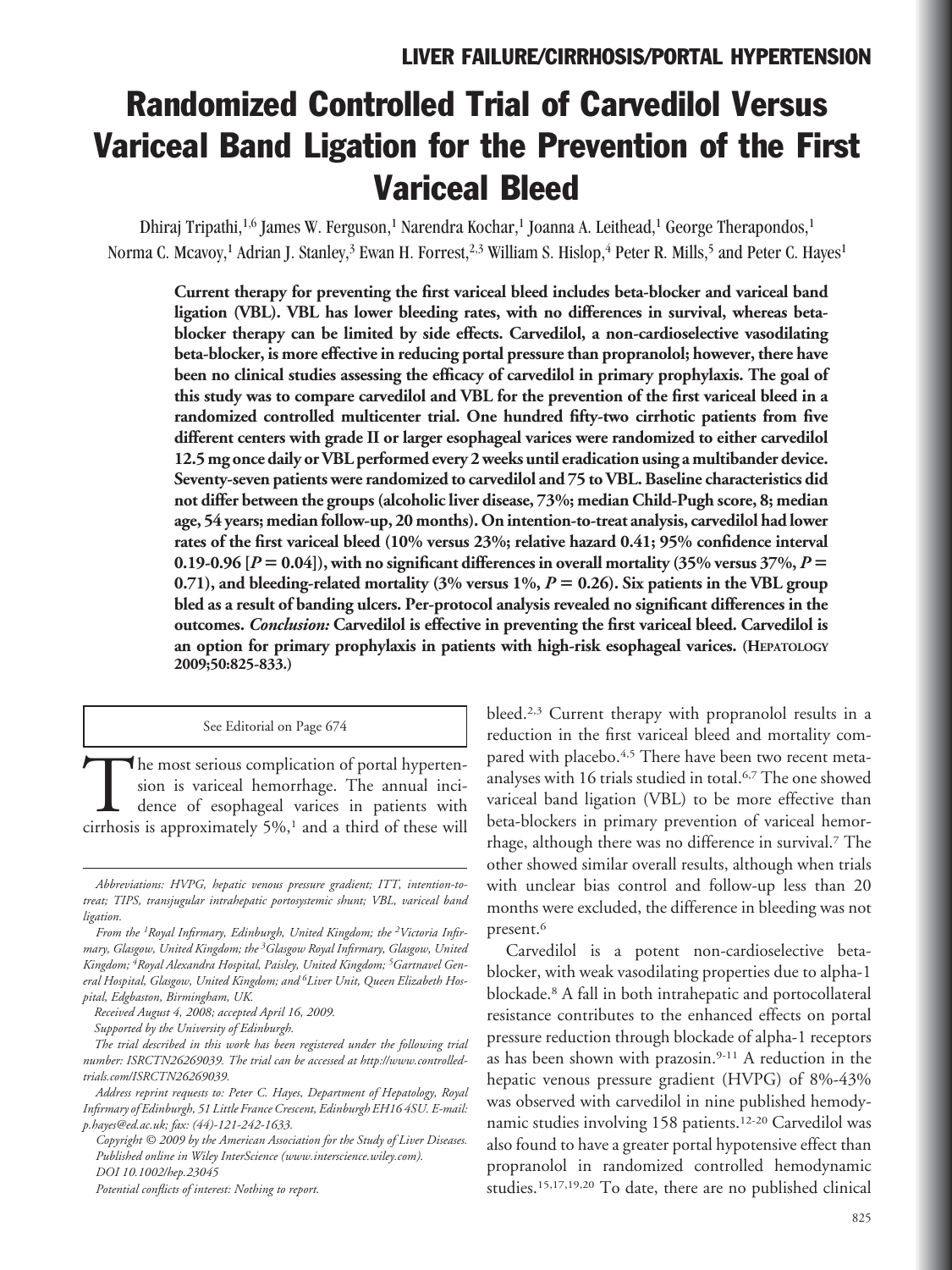trials using carvedilol for the primary or secondary prevention of variceal hemorrhage.

The aim of this randomized controlled study is to compare carvedilol versus VBL in the prevention of the first variceal bleed in patients with high-risk esophageal varices.

## **Materials and Methods**

**Study Design.** This was a multicenter randomized controlled trial involving five centers in Scotland. The trial was undertaken with the approval of the local research ethics committee, written informed consent of each subject, and in accordance with the Declaration of Helsinki (1989) of the World Medical Association.

**Patients.** Patients eligible for the trial were selected from those who underwent variceal surveillance. The entry criteria was presence of cirrhosis and esophageal varices grade II or larger in size without previous variceal bleeding.21 Cirrhosis was diagnosed on the basis of clinical, radiological, or laboratory parameters and/or liver biopsy. Exclusion criteria were as follows: age  $\leq$ 18 years or -75 years; pregnant or lactating patients; patients of childbearing age not on contraception; allergy to carvedilol; already on beta-blockers or nitrates; presence of malignancy that significantly affects survival; presence of severe systemic illness (cardiorespiratory, active sepsis); psychiatric disease or learning difficulty that will prevent the granting of informed consent; presence of obstructive airways disease; mean arterial pressure 55 mm Hg or pulse 50 beats per minute at baseline; and portal vein thrombosis. Between April 30, 2000, and May 24, 2006, a total of 171 patients were referred for entry into the trial, 19 of which were not eligible for the following reasons: already on beta-blockers or nitrates ( $n = 6$ ); contraindication to beta-blockers ( $n = 3$ ); hypotension ( $n = 2$ ); refusal to consent  $(n = 4)$ ; no evidence of cirrhosis on liver biopsy ( $n = 1$ ); outside of age limits ( $n = 1$ ); previous variceal bleed ( $n = 1$ ); and failure to attend index trial clinic ( $n = 1$ ). Randomization was performed separately in each center using serially numbered sealed envelopes in batches of 20 that designated one of two treatments: carvedilol or VBL. Randomization occurred in the clinic after the patient underwent a screening endoscopy and was referred to the trial investigators. All the authors were involved in randomization and recruitment, with assistance from research nurses.

*Treatments.* In the banding arm, the first endoscopy following randomization was for VBL. This was performed using multibander devices (Speedbander, Boston Scientific, Herts, UK; 6-Shooter Saeed Multi-Band Ligator, Cook, Ireland; or Speedband Superview Super 7,

Boston Scientific, Natick, MA) by senior fully trained endoscopists or under their direct supervision. Varices were banded starting at the gastroesophageal junction and approximately 5 cm proximally. Following randomization, patients underwent VBL every 2 weeks until eradication. VBL was performed as soon as possible following randomization, excluding the day of randomization. Eradication was defined as the absence of varices or presence of grade I esophageal varices. Following eradication, the interval for the next endoscopy was 3 months, and every 6 months thereafter if varices did not recur. Recurrent esophageal varices were banded, and repeat VBL was performed every 2 weeks until eradication and followed up after eradication as above. There was no routine use of acid suppression or muco-protectants. Secondary gastric varices were treated endoscopically only if they bled.

Carvedilol (Eucardic, Roche, Herts, UK) was administered orally at a start dose of 6.25 mg per day at 09:00. After 1 week, this was increased to a target dose of 12.5 mg per day if systolic blood pressure did not fall below 90 mm Hg. Higher doses have been reported to produce a greater effect on HVPG,<sup>19</sup> but other larger studies using the 12.5-mg dose have demonstrated reductions in the HVPG of 24%-43%,<sup>12,17</sup> particularly following chronic dosing.12 Furthermore, doses higher than 12.5 mg have compromised tolerability due to symptomatic hypotension.13,19,20

Side effects or adverse reactions for both treatments arms were also recorded.

*Follow-up.* The initial clinic visit was 1 week after introduction of carvedilol and then at 6 weeks in both treatment arms. Follow-up intervals thereafter varied between 3-6 months. Full biochemical and hematological profile was obtained at each consultation. Clinical examination was performed and patients underwent 6 monthly ultrasound examinations as part of hepatoma surveillance. Compliance to carvedilol was assessed through direct questioning and collateral history from relatives and/or the patient's general practitioner. Where appropriate, continued alcohol consumption was assessed by direct questioning and random serum ethanol levels. Patients were censored if they were lost to follow-up, had a liver transplantation, or underwent a transjugular intrahepatic portosystemic shunt (TIPS). After recruitment of the last patient, follow-up was continued in both treatment arms for 6 months.

*Definitions of End Points and Outcomes.* The primary end point was the first variceal bleed, defined as hematemesis and/or melena with endoscopic evidence of variceal bleeding or stigmata of recent hemorrhage and at least a 2 g/dL reduction in hemoglobin within 24 hours of admission. The definition also included bleeding from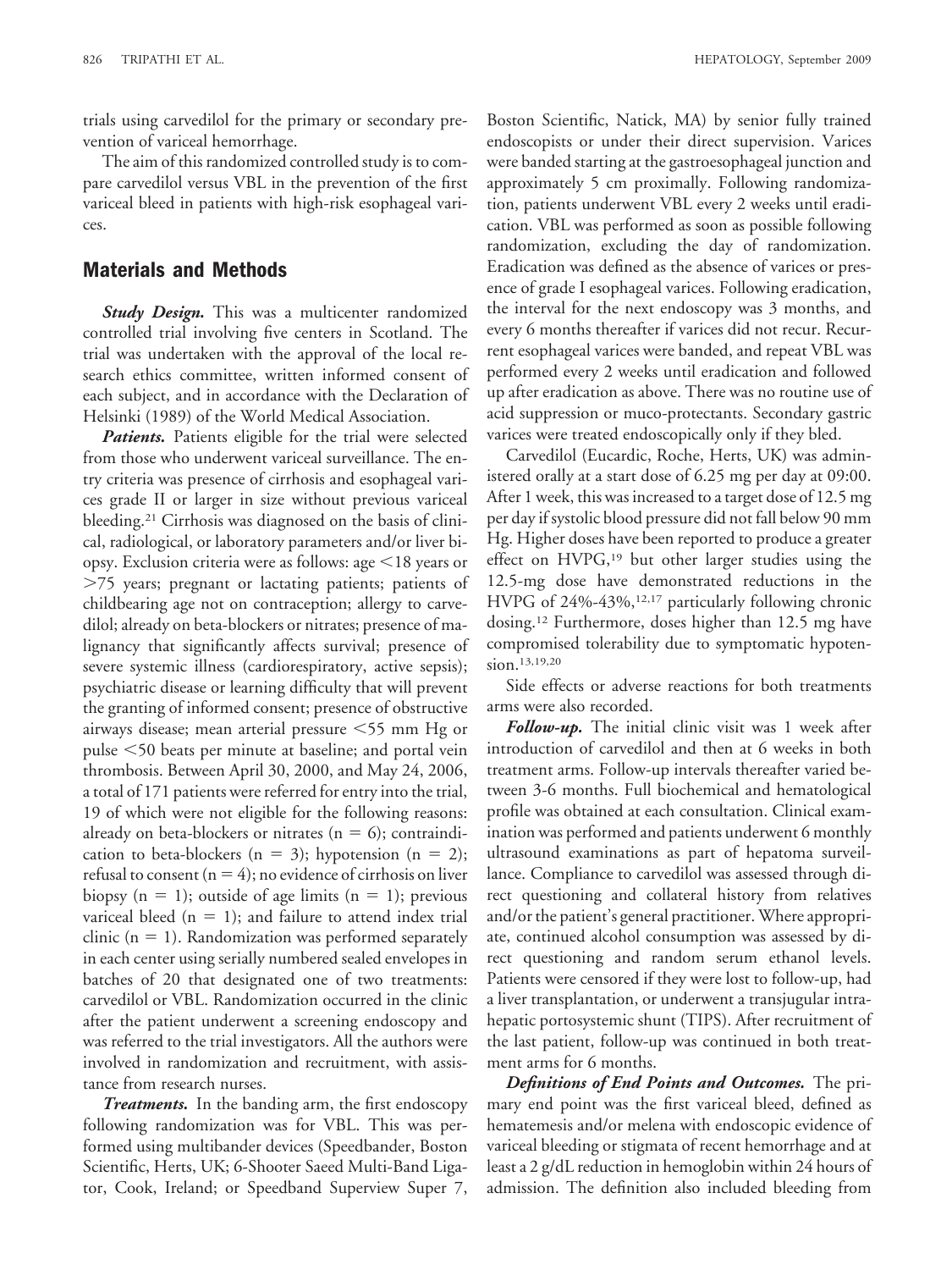banding ulceration. Hemorrhage was managed in a standard manner using transfusion, terlipressin, antibiotics, endoscopic variceal banding, tissue adhesives or thrombin injection (for gastric varices), and in some cases salvage TIPS. Secondary end points included overall mortality, and bleeding-related mortality defined as death within 6 weeks of the index variceal bleed.22

Other outcomes assessed included side effects resulting in treatment discontinuation. Those intolerant of VBL were offered propranolol and not carvedilol, because the efficacy of carvedilol in primary prophylaxis was unknown at the time of study design. Those intolerant of carvedilol were entered into a banding arm because VBL was a proven alternative to beta-blockers for primary prophylaxis at the time of study design.

*Per-Protocol Analysis.* All data was primarily analyzed using an intention-to-treat (ITT) model, supplemented by per-protocol analysis. We included perprotocol analysis in order to control for patients who may not comply fully with the treatments. In this analysis, time zero was defined as the start of treatment following randomization. Thereafter, follow-up was valid only if the patients remained on the treatments to which they were randomized. Patients were followed up until they reached the end points, had a liver transplantation or TIPS, or were lost to follow-up.

*Sample Size Calculation and Statistical Analysis.* We postulated that carvedilol would be more effective than VBL with a bleeding rate of 5% versus 20% for VBL at 24 months. The latter figure was derived from published data available at the time of study design.23 Assuming a power of 0.8 and alpha 0.05, 76 patients were recruited in each arm. There was no interim analysis planned or performed. Baseline parametric data were expressed as the mean  $\pm$  standard deviation, and any differences in the groups were analyzed using an unpaired Student *t* test. Differences in parametric data over time were analyzed using the paired sample *t* test. Nonparametric data were analyzed using the chisquared test. Cumulative bleeding and survival were expressed using the Kaplan-Meier method, and differences were assessed using the log-rank test. Cox proportional regression analysis was used to assess variables predicting the end points. Variables with *P* 0.1 following univariate analysis were entered into multivariate analysis. SPSS (version 15, Chicago, IL), and Excel (Excel XP Version, 2002) statistical packages were used.

### **Results**

A total of 152 patients were randomized for entry into the trial, 77 in the carvedilol arm and 75 in the VBL arm



Fig. 1. Flow diagram of study recruitment and follow-up.

(Fig. 1). This clearly illustrates patients who were excluded from per-protocol analysis. The contribution from the five centers was as follows: Royal Infirmary, Edinburgh,  $n = 111$ ; Gartnavel General Hospital, Glasgow,  $n = 17$ ; Glasgow Royal Infirmary,  $n = 10$ ; Victoria Infirmary, Glasgow,  $n = 8$ ; and Royal Alexandria Hospital, Paisley,  $n = 6$ . The baseline characteristics were wellmatched (Table 1) and events during follow-up recorded in Table 2.

#### *Treatments*

*Carvedilol.* In total, 39 patients experienced side effects. Most of these were minor and resolved with continued use. There were only 10 patients in whom side effects persisted and were intolerable, resulting in discontinuation of carvedilol. These side effects were shortness of breath ( $n = 3$ ); impotence ( $n = 3$ ); nausea and vomiting  $(n = 2)$ ; and symptomatic hypotension  $(n = 2)$ . Three of these patients (two with ascites) experienced side effects only following dose escalation to the 12.5-mg dose. All those who withdrew were entered into a banding program. One of these patients bled during the follow-up period from esophageal varices. A total of seven patients, all with alcoholic liver disease, were noncompliant. Six patients were transplanted. Carvedilol was also discontinued due to development of chronic obstructive airways disease  $(n = 1)$ ; oral malignancy and inability to take oral medication ( $n = 1$ ); patient choice ( $n = 2$ ); and varices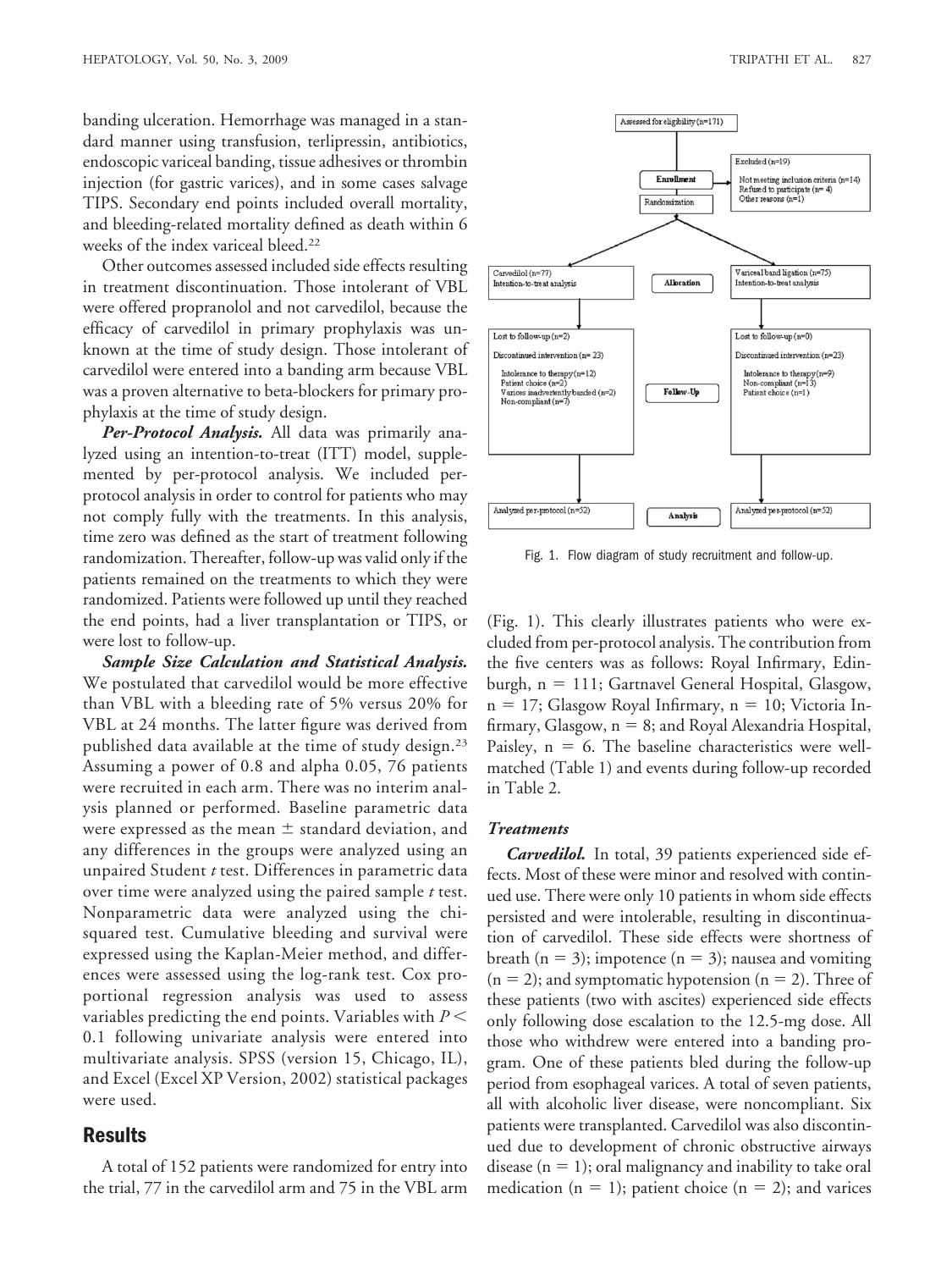**Table 1. Baseline Characteristics of Study Population**

| <b>Characteristic</b>                   | Carvedilol ( $n = 77$ ) VBL ( $n = 75$ ) |                           |
|-----------------------------------------|------------------------------------------|---------------------------|
| Age, years                              | $54.2 \pm 9.4$                           | $54.5 \pm 11.1$           |
| Pugh score, median (range)              | $8(5-13)$                                | $8(5-14)$                 |
| Child grade, $% (A/B/C)$                | 38/24/38                                 | 35/25/40                  |
| Male:Female                             | 54:23                                    | 55:20                     |
| Alcohol liver disease                   |                                          |                           |
| n(%)                                    | 57 (74)                                  | 54 (72)                   |
| Abstained, n (%)                        | 17 (30)                                  | 12 (16)                   |
| Creatinine $(\mu \text{mol/L})$         | $84.6 \pm 18.3$                          | $83.1 \pm 27.0$           |
| Ascites (%)                             | 49                                       | 53                        |
| Bilirubin ( $\mu$ mol/L)                | $65.0 \pm 68.4$                          | $95 \pm 131.0$            |
| Albumin (g/L)                           | $33.0 \pm 6.8$                           | $32.6 \pm 6.8$            |
| Prothrombin time (secs)                 | $12.8 \pm 3.1$                           | $13.1 \pm 3.8$            |
| Varices                                 |                                          |                           |
| Grade III esophageal varices, n (%)     | 6(8)                                     | 7(11)                     |
| Gastric varices, n (%)                  | 10(13)                                   | 8(11)                     |
| PHG, n (%) 50 (65) 54 (72)              |                                          |                           |
| Red signs, n (%)                        | 5(6)                                     | 2(3)                      |
| Time from randomization to start of     |                                          |                           |
| treatment, days, median (range)         | 0*                                       | $21(1-173)$               |
| Follow-up from start of treatment, days |                                          | $26.0 \pm 23.0^{\dagger}$ |
| Overall follow-up (months)              | $26.2 \pm 22.1$                          | $25.5 \pm 21.9$           |

All values are expressed as the mean  $\pm$  standard deviation unless otherwise stated. There were no statistically significant differences between the treatment arms.

\*Treatment started within 24 hours.

†Only includes patients who had variceal banding prior to the first variceal bleed.

being inadvertently banded ( $n = 2$ ). All these patients were entered into a banding program, and none bled during follow-up. Two patients were lost to follow-up. There was no change in mean arterial pressure  $(92.8 \pm 14.7)$ versus 91.1  $\pm$  11.5 mm Hg [ $P = 0.48$ ]) but a significant reduction in the pulse (83.2  $\pm$  12.3 versus 70.1  $\pm$  9.1 beats per minute,  $-16\%$  [ $P < 0.01$ ]) during follow-up. Serum creatinine was unaffected during follow-up  $(87.7 \pm 23.2 \text{ versus } 84.6 \pm 13.0 \text{ } \mu \text{mol/L } [P = 0.38]),$ and compared with the banding arm there was no difference in reports of increased ascites during follow-up (18% versus  $21\%$   $[P = 0.49]$ .

*Variceal Band Ligation.* Varices were eradicated in 43 patients (58%) after a mean of 2.4  $\pm$  1.9 sessions, and median of 6 bands in total (range, 1-26 bands). Median time to eradication was 60 days (range, 32-398 days). The median time from randomization to the first endoscopy for banding was 21 days (range, 1-173 days), with 73% of patients having band ligation within 30 days of randomization. A total of 13 patients were noncompliant with the banding protocol. VBL was discontinued due to patient not tolerating intubation with banding device  $(n = 1)$ ; difficulties in obtaining intravenous access  $(n = 1)$ ; poor tolerability and/or discomfort during the procedure and patient refusing further VBL  $(n = 8)$ . All these patients were treated with propranolol, and to date one patient has bled from gastric varices. Recurrent varices after eradication occurred in 23

patients. In those patients who did not have gastric varices at randomization ( $n = 64$ ), secondary gastric varies were noted in 12 patients (19%). None of these gastric varices bled during follow-up. Ten patients were transplanted in total. There were no patients lost to follow-up.

#### *Outcomes*

*Variceal Bleeding.* Variceal bleeding occurred in eight patients (10%) in the carvedilol arm and 17 patients (23%) in the banding arm during the follow-up period. The 6-, 12-, and 24-month risks of variceal bleeding are detailed in Fig. 2A. Two patients were noted to be noncompliant with carvedilol, and five patients were noncompliant with the VBL protocol prior to the first variceal bleed. There were 10 patients in the VBL arm who bled prior to variceal eradication. Three of these patients bled prior to the first endoscopy after randomization, although two patients had defaulted scheduled banding appointments. Five patients in total bled as a result of banding ulcers, three prior to variceal eradication. None of these episodes was fatal. One patient with refractory bleeding required balloon tamponade and a salvage TIPS. In another patient with active bleeding, hemostasis was achieved with ethanolamine. In the remaining three patients there were stigmata of bleeding from banding ul-

**Table 2. Summary of Outcomes**

|                           | Carvedilol,<br>n(%) | VBL,<br>n(%) | <b>Relative Hazard</b><br>(95% Confidence Interval) |
|---------------------------|---------------------|--------------|-----------------------------------------------------|
| Intention-to-treat        |                     |              |                                                     |
| First variceal bleed      |                     |              |                                                     |
| 6 months                  | $2(3.0\%)$          | $8(11\%)$    |                                                     |
| 12 months                 | 6(10.5%)            | 13 (22%)     | 0.41 (0.19-0.96), $P = 0.04$                        |
| 24 months                 | 7 (13.4%)           | 14 (24%)     |                                                     |
| Mortality                 |                     |              |                                                     |
| 6 months                  | 13 (17%)            | 9(14%)       |                                                     |
| 12 months                 | 16 (22%)            | 13 (21%)     | 0.91 (0.53-1.55), $P = 0.71$                        |
| 24 months                 | 20 (30%)            | 16 (27%)     |                                                     |
| <b>Bleeding mortality</b> |                     |              |                                                     |
| 6 months                  | 2(3%)               | 1(2%)        |                                                     |
| 12 months                 | 2(3%)               | 1(2%)        | 1.98 (0.59–6.59), $P = 0.26$                        |
| 24 months                 | 2(3%)               | 2(2%)        |                                                     |
| Per-protocol              |                     |              |                                                     |
| First variceal bleed      |                     |              |                                                     |
| 6 months                  | $2(4.1\%)$          | 3(5.8%)      |                                                     |
| 12 months                 | 3(6.5%)             | 4 (7.8%)     | $0.68(0.4-1.91), P = 0.47$                          |
| 24 months                 | 5(11.8%)            | $7(16.1\%)$  |                                                     |
| Mortality                 |                     |              |                                                     |
| 6 months                  | 6(11.5%)            | 4(8.5%)      |                                                     |
| 12 months                 | 10 (19.2%)          | 8 (17.3%)    | $0.84$ (0.44-1.59), $P = 0.60$                      |
| 24 months                 | 14 (28.5%)          | 12 (27.9%)   |                                                     |
| <b>Bleeding mortality</b> |                     |              |                                                     |
| 6 months                  | 2(3%)               | 1(2%)        |                                                     |
| 12 months                 | 2(3%)               | 1(2%)        | $3.63$ (0.75-17.51), $P = 0.11$                     |
| 24 months                 | 2(3%)               | 2(2%)        |                                                     |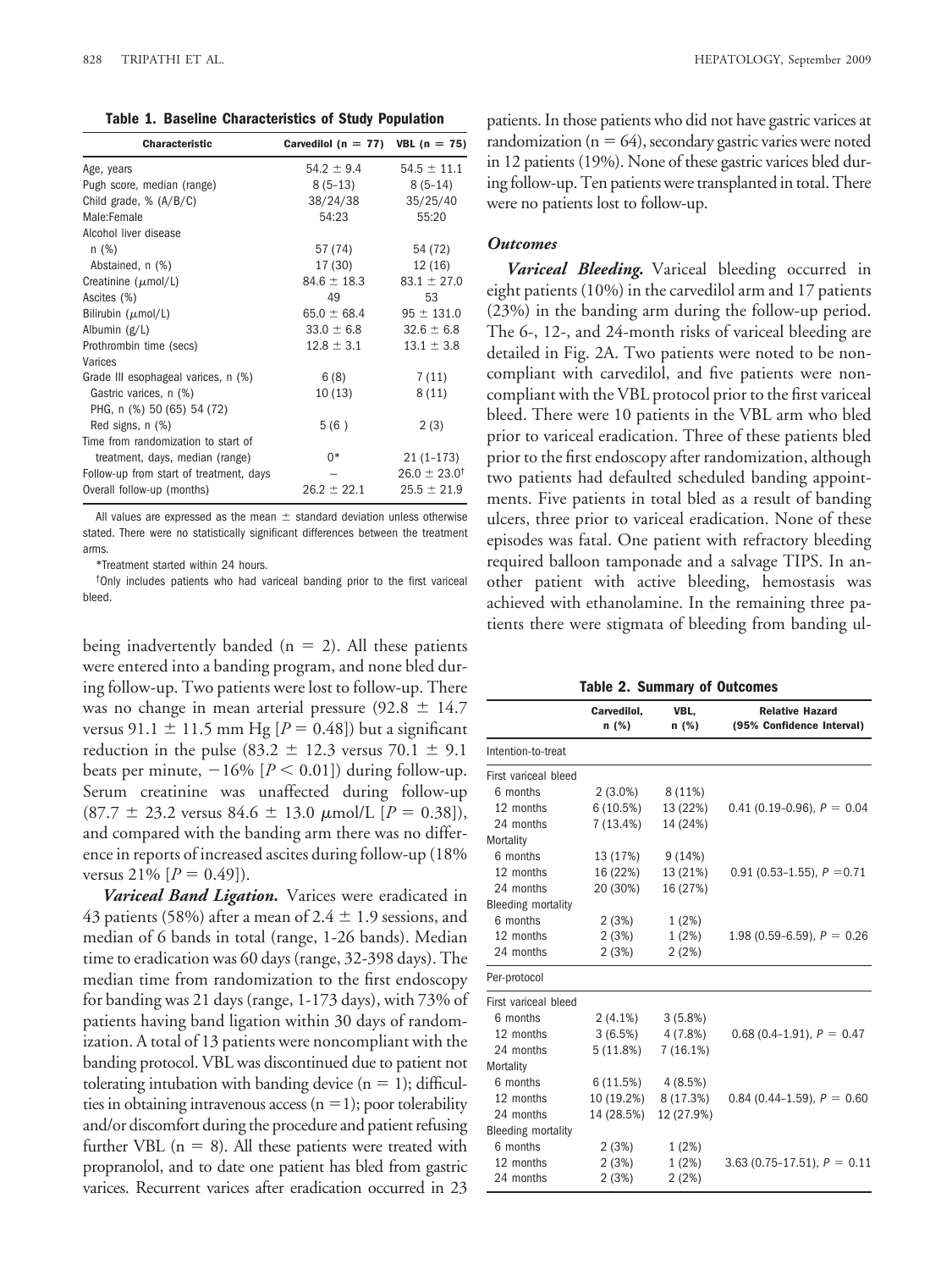|                                               | <b>First Variceal Bleed</b>               |                              |                                           |         |  |
|-----------------------------------------------|-------------------------------------------|------------------------------|-------------------------------------------|---------|--|
|                                               | <b>Univariate Analysis</b>                | <b>Multivariate Analysis</b> |                                           |         |  |
| <b>Variable</b>                               | Relative Hazard (95% Confidence Interval) | P Value                      | Relative Hazard (95% Confidence Interval) | P Value |  |
| First variceal bleed                          |                                           |                              |                                           |         |  |
| Treatment arm (carvedilol)                    | $0.407(0.167 - 0.990)$                    | 0.047                        | $0.417(0.180 - 0.968)$                    | 0.042   |  |
| Age $(<55$ years)                             | $0.965(0.917-0.999)$                      | 0.044                        | $0.954(0.914 - 0.995)$                    | 0.029   |  |
| Sex (M)                                       | $0.723(0.319-1.637)$                      | 0.436                        |                                           |         |  |
| Pugh score                                    | 1.084 (0.924-1.271)                       | 0.324                        |                                           |         |  |
| Alcohol etiology                              | $0.689(0.304 - 1.561)$                    | 0.372                        |                                           |         |  |
| Continued alcohol consumption                 | $0.832(0.310 - 2.233)$                    | 0.715                        |                                           |         |  |
| Gastric varices                               | $0.547(0.504 - 3.642)$                    | 0.547                        |                                           |         |  |
| Grade III esophageal varices                  | 2.698 (1.007-7.227)                       | 0.048                        | 2.718 (1.014-7.288)                       | 0.047   |  |
| Creatinine                                    | $0.999(0.982 - 1.016)$                    | 0.915                        |                                           |         |  |
| Recruitment center (Royal Infirmary)          | $0.732(0.292 - 1.834)$                    | 0.506                        |                                           |         |  |
| Time from randomization to start of treatment | 1.007 (0.992-1.021)                       | 0.362                        |                                           |         |  |
| Mortality                                     |                                           |                              |                                           |         |  |
| Treatment arm (carvedilol)                    | $0.905(0.530-1.545)$                      | 0.713                        |                                           |         |  |
| Age $(<55$ years)                             | $1.012(0.983 - 1.041)$                    | 0.418                        |                                           |         |  |
| Sex (M)                                       | $1.008(0.555 - 1.831)$                    | 0.979                        |                                           |         |  |
| Pugh score                                    | 1.239 (1.109-1.384)                       | < 0.001                      | 1.174 (1.040-1.326)                       | 0.010   |  |
| Alcohol etiology                              | 3.540 (1.410-8.889)                       | 0.007                        |                                           |         |  |
| Continued alcohol consumption                 | $0.652(0.341 - 1.247)$                    | 0.196                        |                                           |         |  |
| Gastric varices                               | $0.394(0.141 - 1.098)$                    | 0.075                        |                                           |         |  |
| Grade III esophageal varices                  | $0.753(0.270 - 2.102)$                    | 0.589                        |                                           |         |  |
| Creatinine                                    | $0.993(0.982 - 1.004)$                    | 0.225                        |                                           |         |  |
| Recruitment center (Royal Infirmary)          | $0.871(0.471 - 1.608)$                    | 0.658                        |                                           |         |  |
| Time from randomization to start of treatment | 1.004 (0.994-1.014                        | 0.456                        |                                           |         |  |

**Table 3. Cox Regression Analysis**

cers, with residual grade II varices that were banded. All patients who bled from banding ulcers received proton pump inhibitors, and terlipressin was administered in the first patient who underwent a salvage TIPS. Three patients bled from gastric varices, with two patients in the VBL arm. There were significantly more patients who required a salvage TIPS for variceal bleeding in the banding arm (9 versus 2  $[P = 0.02]$ ). One of these patients in the VBL arm had been on propranolol due to intolerance of VBL. Univariate and multivariate analyses of prognostic variables are detailed in Table 3. Randomization to the banding arm, age >55 years, and grade III esophageal varices at baseline were variables that predicted variceal bleeding following multivariate analysis (Table 3).

*Mortality.* There was no evidence of a difference in overall mortality (35% versus  $37\%$  [ $P = 0.71$ ]) (Fig. 3A, Table 2), and bleeding related mortality (3% versus 2%  $[P = 0.26]$ ) (Table 2) in the carvedilol and VBL arms, respectively. The development of hepatocellular carcinoma was responsible for one death in each treatment arm. Table 3 shows variables predicting mortality following univariate and multivariate analyses. Child-Pugh score was the only variable predicting mortality following multivariate analysis. Table 4 illustrates the causes of death.

*Per-Protocol Analysis.* In total, 29 patients in the carvedilol arm experienced side effects compared with five patients in the banding arm. Varices were eradicated in 38 patients (73%) after a mean of 3.5  $\pm$  2.0 sessions, and a median of seven bands in total (range, 1-26 bands). Median time to eradication was 100 days (range, 32-398 days). Recurrent varices after eradication occurred in 20 patients. There was no significant difference in the number of patients requiring a salvage TIPS (2 versus 3 [*P* 0.24]).

The results of per-protocol analysis are illustrated in Table 2 and in Figs. 2B and 3B. There were no significant differences between the treatment arms for overall mortality bleed (relative hazard 0.84; 95% confidence interval  $0.44 - 1.59$ ;  $P=0.60$ ) or variceal bleed (relative hazard 0.68; 95% confidence interval 0.24 – 1.92; *P*=0.47). In the patients who bled in the banding arm, 56% bled prior to variceal eradication.

**Table 4. Causes of Death**

| <b>Cause of Death</b>    | Carvedilol ( $n = 77$ ) | <b>VBL</b> ( $n = 75$ ) |
|--------------------------|-------------------------|-------------------------|
| Variceal bleed           | 3                       | 2                       |
| Infection                | 3                       | 3                       |
| End-stage liver failure  | 12                      | 15                      |
| Hepatocellular carcinoma |                         |                         |
| Respiratory failure      |                         | 2                       |
| Nonvariceal bleeding     | 3                       |                         |
| Cerebrovascular accident | 2                       | 2                       |
| Cardiovascular event     | 2                       |                         |
| Other                    |                         |                         |
|                          |                         |                         |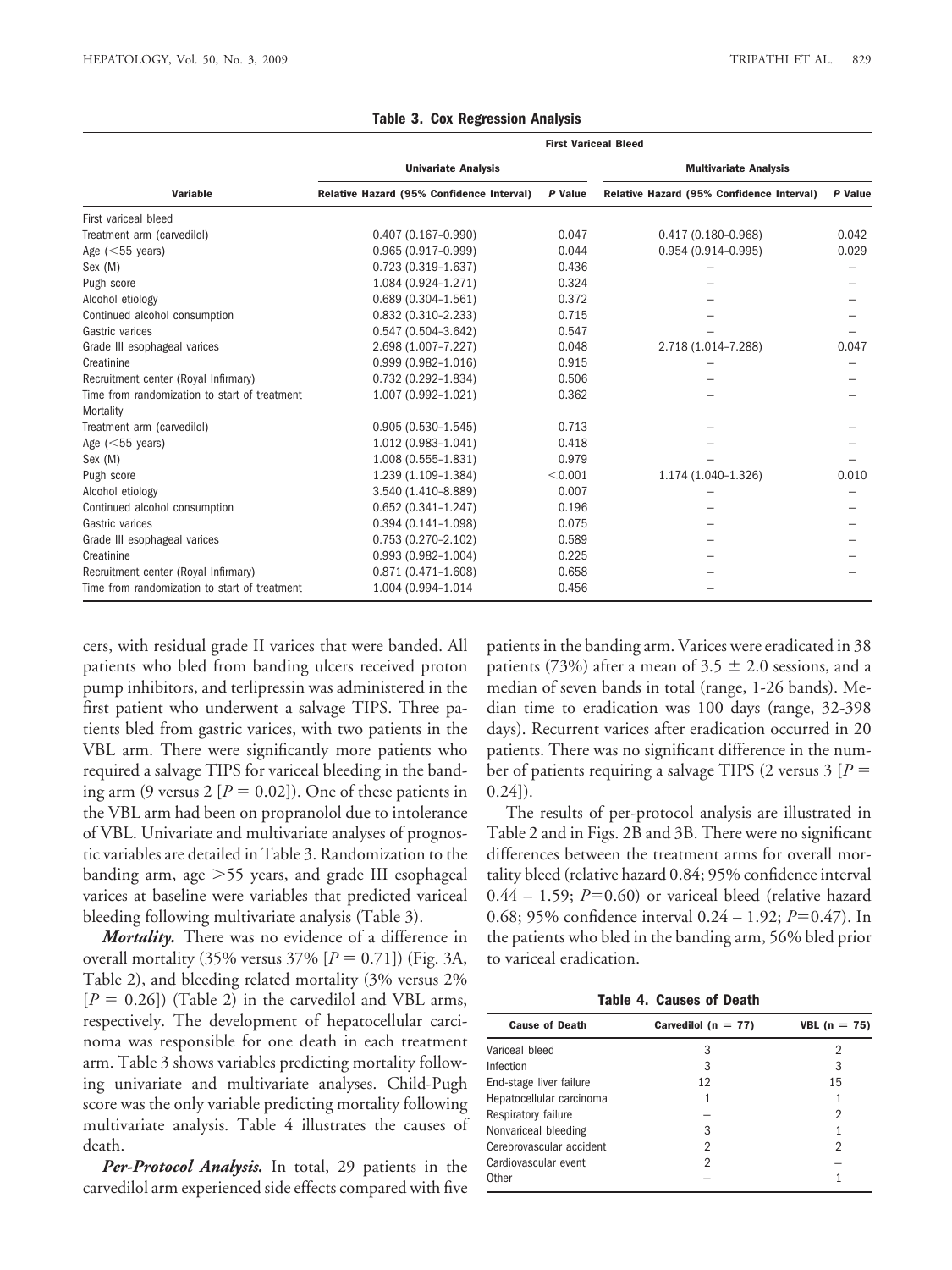

Fig. 2. Kaplan-Meier analysis of (A) ITT variceal bleeding and (B) per-protocol variceal bleeding.

# **Discussion**

This study is the first randomized controlled trial to assess the role of carvedilol in the prevention of the first variceal bleed in patients with high-risk varices. We have found carvedilol to have lower bleeding rates than VBL, with no difference in survival.

The greater efficacy of carvedilol in the prevention of the first variceal bleed (relative hazard 0.41; 95% confidence interval 0.19-0.96  $[P = 0.04]$ ) (Table 2 and Fig. 2A) is an important finding of this study. No other randomized trial has demonstrated drug therapy to have an advantage over VBL. The individual results of three trials demonstrated superiority of VBL,<sup>23-25</sup> with high bleeding rates in the beta-blocker arm in two trials (27%23 and 30%25). The 12.5-mg target dose of carvedilol is based on previous studies.12,17 Caution is required in patients with more advanced liver disease due to increased bioavailability of carvedilol.26,27

The 23% rate of variceal bleeding in the banding arm is higher than in the last study published from our unit,<sup>28</sup> but other studies with larger numbers of patients and longer follow-up in the banding arms reported rates between 14% and 25%.29-31 The variceal eradication rate at 58% is lower than in other trials, although a trial with an eradication rate of 70% had no bleeding in the VBL arm.24 The eradication rate is greater at 73% in the perprotocol analysis, and may explain the better results with VBL, where the 2-year bleeding rate was 16% compared with 24% in the ITT analysis (Table 2). Clearly eradication is important, because over 55% of patients bled prior to variceal eradication in both ITT and per-protocol analyses.

A noteworthy finding in this study is the high rate of banding-induced bleeding. None of these episodes was fatal, and the banding protocol was similar to other patients in the banding arm. Banding-induced ulceration was responsible for bleeding in 10 patients in the previous trials, with three fatalities.<sup>31-33</sup> The need for short inter-



Fig. 3. Kaplan-Meier analysis of (A) ITT mortality and (B) per-protocol mortality.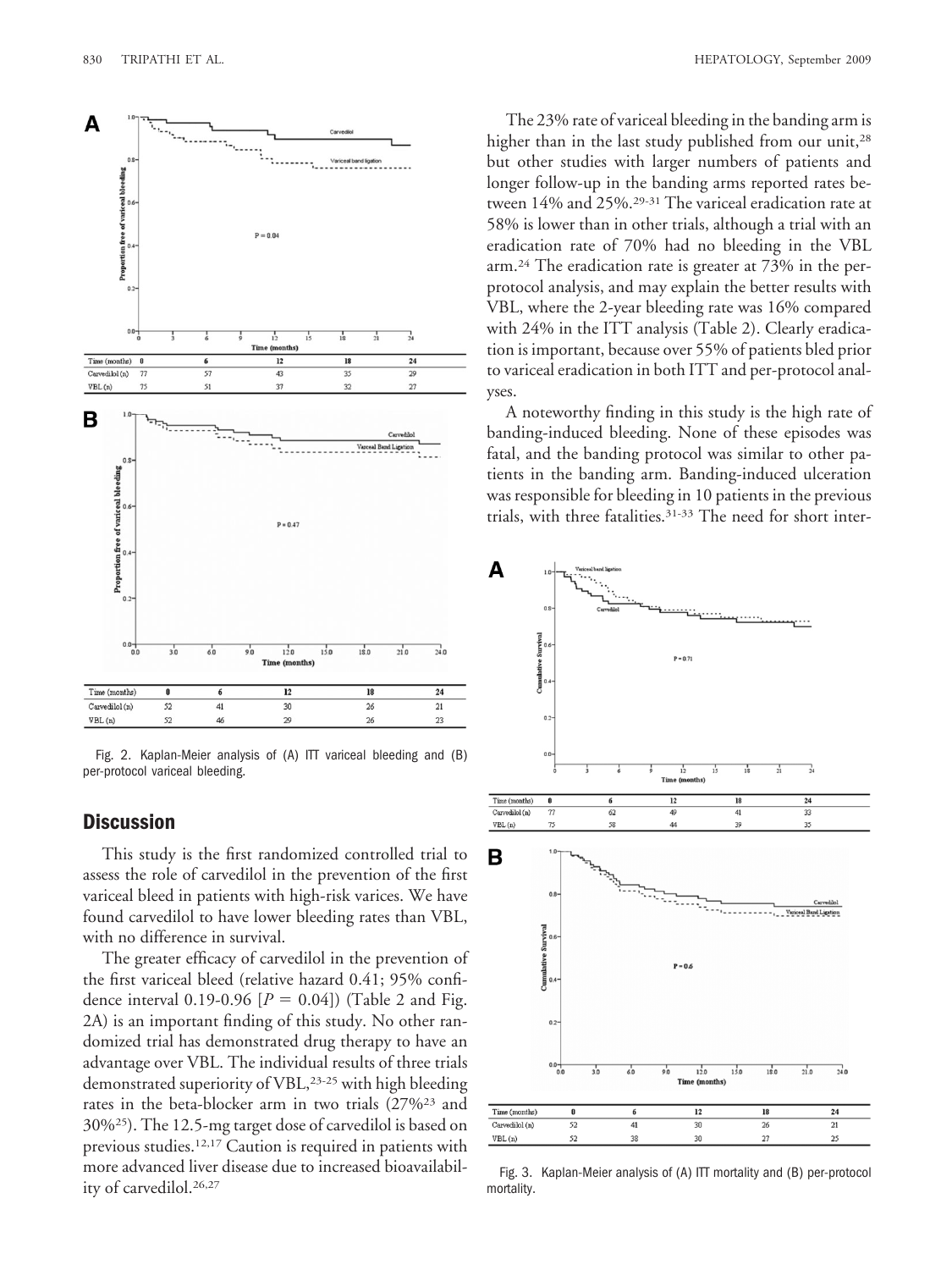vals of 1 to 2 weeks between banding sessions was questioned by recent evidence showing better eradication of esophageal varices with two monthly (rather than weekly) band ligations,35 and one study actually showed a reduced risk of rebleeding from esophageal varices.35 However, our protocol is in keeping with most trials and recent guidelines published by the AASLD.36 A recent study comparing banding with placebo in patients intolerant of beta-blocker for primary prophylaxis was terminated early due to VBL-related bleeding in three patients, although there were no statistical differences in bleeding or mortality.37 A notable observation was that 60% of the patients had small  $(<5$  mm) varices. This study emphasizes the need for careful patient selection, and VBL should be restricted to those with moderate to large varices. The role of acid suppression during a banding program is uncertain, but the two trials where proton pump inhibitors were used did not have any significant banding-related complications.24,25 Another placebo-controlled randomized controlled trial using pantoprazole as an adjunct to VBL resulted in smaller ulcers with pantoprazole, with no difference in ulcer number.<sup>38</sup> There were three bleeds from postbanding ulcers in the control arm, although this was not significantly different from the treatment group. Further study is necessary to define the optimum banding protocol, and clinicians may feel less anxious about longer intervals between VBL for primary prophylaxis as opposed to secondary prophylaxis. Likewise, the benefit of vasoconstrictors such as terlipressin for postbanding bleeding is not clear, and we only used terlipressin in one patient with refractory bleeding requiring a salvage TIPS.

There were no significant differences in overall and bleeding-related mortality. This study was not powered to show a difference in mortality. It is clear that the chance of death from a bleeding episode is low at 2% to 3%, and mortality reflects the underlying severity of liver disease rather than variceal bleeding. There is only one trial, by Jutabha et al.,<sup>24</sup> that is remarkable for having no episodes of bleeding and improved survival in the VBL arm. The results of this study were available after the last patient in our trial was recruited. We therefore did not see any reason to perform an interim analysis.

The side effect profile for carvedilol may be more favorable than propranolol, where up to a third of patients had to discontinue therapy due to side effects in the previous study from our unit with a similar population.28 Clearly direct comparison with propranolol is necessary to confirm this, because other large studies have reported better tolerability with propranolol.<sup>29-31</sup> The dose titration from 6.25 mg to 12.5 mg may help to improve tolerability of carvedilol. This is particularly important for patients with advanced liver disease and ascites, and one

could argue that such patients should be started on even lower doses. Carvedilol clearly had a biological effect in our study due to a reduction in the pulse, although blood pressure was unaffected. An observation noted in a previous hemodynamic study was that of increased plasma volume and weight gain with carvedilol.<sup>20</sup> We did not find any differences in the reporting of increased ascites in patients on carvedilol compared with VBL. We recognize that there may be significant variation in the reporting of ascites, and where possible we attempted to back up clinical findings with radiology, because all patients were scanned regularly.

A potential limitation of this study is the exclusion of propranolol. At the time of study design, VBL was found to have a lower bleeding rate than propranolol.23 We wanted to compare carvedilol with the best available current therapy, hence the use of VBL. Delays in banding following randomization may have contributed to three bleeding episodes prior to the first endoscopy for VBL, although two of these patients did not attend scheduled banding appointments. Carvedilol can be prescribed in the clinic following randomization, whereas this is not possible with VBL. However, despite delays in randomization to VBL, this was not a variable predicting variceal bleeding following univariate analysis, and with a *P* value of 0.362, the variable could not be entered into multivariate analysis (Table 3).

We did not perform HVPG measurements, although we recognize that HVPG is useful in assessing efficacy and identifying nonresponders to propranolol or nadolol.<sup>39</sup> However, high-quality studies demonstrate carvedilol to have a greater effect on HVPG than propranolol, with over 60% of patients having a hemodynamic response, defined as a reduction in HPVG  $\leq$ 12 mm Hg or by  $\geq$ 20% of baseline.<sup>19,20</sup> In a study performed in our unit using 12.5 mg once daily carvedilol, almost 90% of patients had a hemodynamic response.12 One could therefore argue whether HVPG monitoring is necessary with carvedilol therapy, particularly when it is used for primary prophylaxis and given the low rate of bleeding with carvedilol in this study of 10%. Furthermore, given this low event rate, a large number of patients will be required to provide any meaningful statistics when correlating HVPG with clinical outcome. It is also important to appreciate that most centers outside of large university teaching hospitals are unlikely to have the expertise or facility to perform HVPG monitoring.

In conclusion, we have shown that carvedilol is effective in preventing the first variceal bleed, and is well tolerated. The difference in favor of carvedilol in the ITT analysis has to be interpreted with caution in view of the difficulties in adherence to the banding protocol in our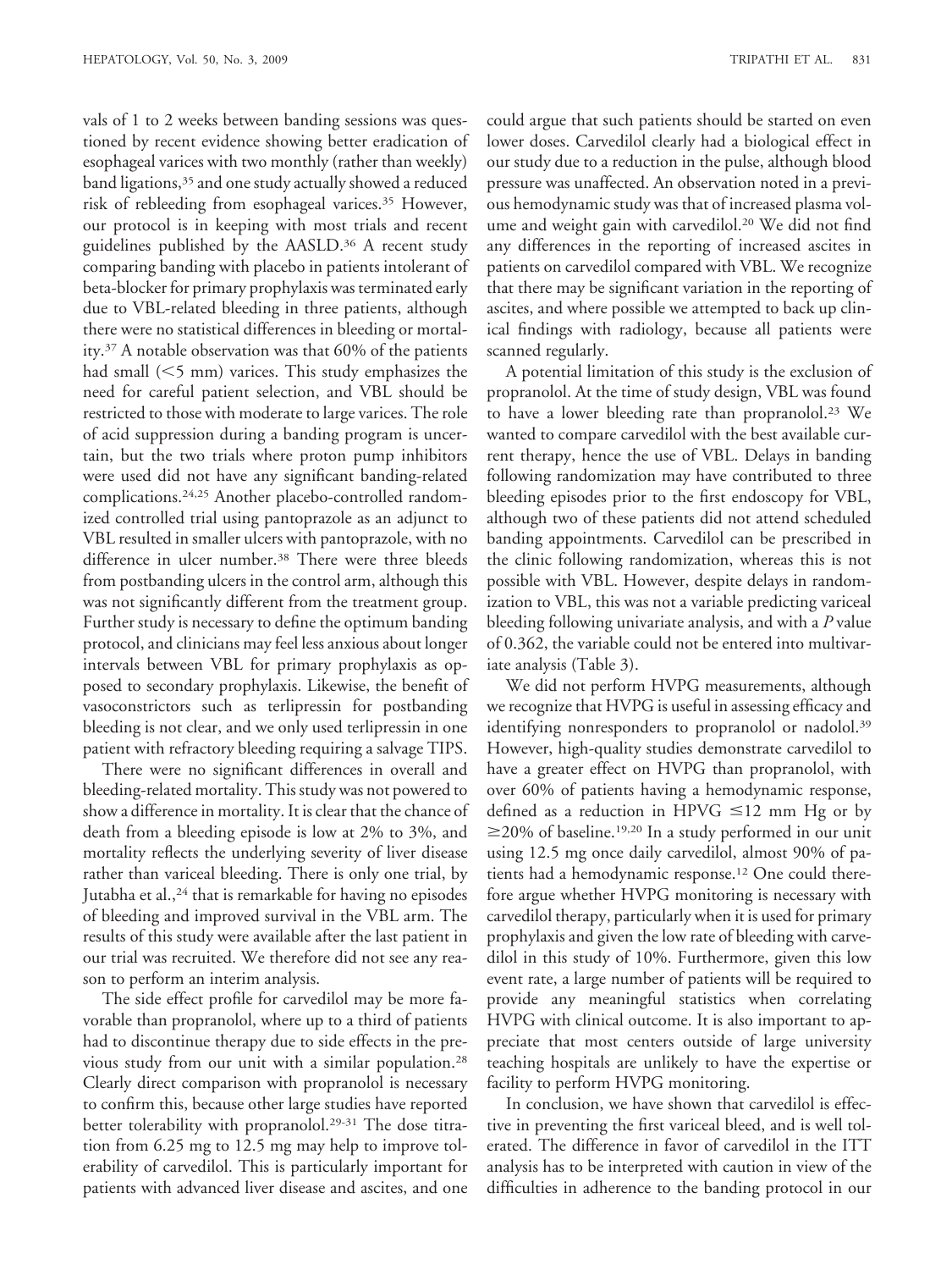patient population. Further studies should aim to increase compliance with VBL protocols, with particular emphasis on variceal eradication. However, we believe that carvedilol can be considered a treatment option for primary prophylaxis of variceal bleeding. VBL is currently the only alternative in patients intolerant of carvedilol or those unlikely to comply with drug therapy. Patient choice and local availability should also be taken in to account.

*Acknowledgment:* We thank research nurses Kim Macbeth, Sheila Dickson, and Fiona Ross for assistance in recruitment and follow-up of the patients.

# **References**

- 1. Merli M, Nicolini G, Angeloni S, Rinaldi V, De Santis A, Merkel C, et al. Incidence and natural history of small esophageal varices in cirrhotic patients. J Hepatol 2003;38:266-272.
- 2. Carbonell N, Pauwels A, Serfaty L, Fourdan O, Levy VG, Poupon R. Improved survival after variceal bleeding in patients with cirrhosis over the past two decades. HEPATOLOGY 2004;40:652-659.
- 3. McCormick PA, O'Keefe C. Improving prognosis following a first variceal haemorrhage over four decades. Gut 2001;49:682-685.
- 4. Cheng JW, Zhu L, Gu MJ, Song ZM. Meta analysis of propranolol effects on gastrointestinal hemorrhage in cirrhotic patients. World J Gastroenterol 2003;9:1836-1839.
- 5. Hayes PC, Davis JM, Lewis JA, Bouchier IA. Meta-analysis of value of propranolol in prevention of variceal hemorrhage. Lancet 1990;336:153- 156.
- 6. Gluud LL, Klingenberg S, Nikolova D, Gluud C. Banding ligation versus beta-blockers as primary prophylaxis in esophageal varices: systematic review of randomized trials. Am J Gastroenterol 2007;102:2842-2848.
- 7. Tripathi D, Graham C, Hayes PC. Variceal band ligation versus betablockers for primary prevention of variceal bleeding: a meta-analysis. Eur J Gastroenterol Hepatol 2007;19:835-845.
- 8. Bartsch W, Sponer G, Strein K, Muller-Beckman B, von Mollendorf E, Abshagen U. Pharmakologie und klinische pharmakologie des neuen vasodila tierenden beta-rezeptoren blockers BM 14190. Therapiewoche 1982;32:5714.
- 9. Albillos A, Lledo JL, Banares R, Rossi I, Iborra J, Calleja JL, et al. Hemodynamic effects of alpha-adrenergic blockade with prazosin in cirrhotic patients with portal hypertension. HEPATOLOGY 1994;20:611-617.
- 10. Koshy A, Sekiyama T, Hadengue A, Cerini R, Braillon A, Lebrec D. Effects of alpha 1 and beta-adrenergic antagonists and 5-hydroxytryptamine receptor antagonist on portal-systemic collateral vascular resistance in conscious rats with portal hypertension. J Gastroenterol Hepatol 1992;7:449- 454.
- 11. Vorobioff J, Picabea E, Villavicencio R, Puccini V, Rossi O, Bordato J, et al. Acute and chronic hemodynamic effects of propranolol in unselected cirrhotic patients. HEPATOLOGY 1987;7:648-653.
- 12. Tripathi D, Therapondos G, Lui HF, Stanley AJ, Hayes PC. Haemodynamic effects of acute and chronic administration of low-dose carvedilol, a vasodilating beta-blocker, in patients with cirrhosis and portal hypertension. Aliment Pharmacol Ther 2002;16:373-380.
- 13. Stanley AJ, Therapondos G, Helmy A, Hayes PC. Acute and chronic haemodynamic and renal effects of carvedilol in patients with cirrhosis. J Hepatol 1999;30:479-484.
- 14. Sekiyama T, Komeichi H, Nagano T, Ohsuga M, Terada H, Katsuta Y, et al. Effects of the alpha-/beta-blocking agent carvedilol on hepatic and systemic hemodynamics in patients with cirrhosis and portal hypertension. Arzneimittelforschung 1997;47:353-355.
- 15. Lin HC, Yang YY, Hou MC, Huang YT, Lee FY, Lee SD. Acute administration of carvedilol is more effective than propranolol plus isosorbide-5 mononitrate in the reduction of portal pressure in patients with viral cirrhosis. Am J Gastroenterol 2004;99:1953-1958.
- 16. Forrest EH, Bouchier IA, Hayes PC. Acute haemodynamic changes after oral carvedilol, a vasodilating beta-blocker, in patients with cirrhosis. J Hepatol 1996;25:909-915.
- 17. De BK, Das D, Sen S, Biswas PK, Mandal SK, Majumdar D, et al. Acute and 7-day portal pressure response to carvedilol and propranolol in cirrhotics. J Gastroenterol Hepatol 2002;17:183-189.
- 18. Bruha R, Vitek L, Petrtyl J, Lenicek M, Urbanek P, Zelenka J, et al. Effect of carvedilol on portal hypertension depends on the degree of endothelial activation and inflammatory changes. Scand J Gastroenterol 2006;41: 1454-1463.
- 19. Banares R, Moitinho E, Piqueras B, Casado M, Garcia-Pagan JC, De Diego A, et al. Carvedilol, a new nonselective beta-blocker with intrinsic anti- Alpha1-adrenergic activity, has a greater portal hypotensive effect than propranolol in patients with cirrhosis. HEPATOLOGY 1999;30:79-83.
- 20. Banares R, Moitinho E, Matilla A, Garcia-Pagan JC, Lampreave JL, Piera C, et al. Randomized comparison of long-term carvedilol and propranolol administration in the treatment of portal hypertension in cirrhosis. HEPA-TOLOGY 2002;36:1367-1373.
- 21. Ferguson JW, Tripathi D, Hayes PC. Endoscopic diagnosis, grading and predictors of bleeding in esophageal and gastric varices. In: Techniques in Gastrointestinal Endoscopy. Elsevier, 2005:2-7.
- 22. de Franchis R. Updating consensus in portal hypertension: report of the Baveno III Consensus Workshop on definitions, methodology and therapeutic strategies in portal hypertension. J Hepatol 2000;33:846-852.
- 23. Sarin SK, Lamba GS, Kumar M, Misra A, Murthy NS. Comparison of endoscopic ligation and propranolol for the primary prevention of variceal bleeding. N Engl J Med 1999;340:988-993.
- 24. Jutabha R, Jensen DM, Martin P, Savides T, Han SH, Gornbein J. Randomized study comparing banding and propranolol to prevent initial variceal hemorrhage in cirrhotics with high-risk esophageal varices. Gastroenterology 2005;128:870-881.
- 25. Psilopoulos D, Galanis P, Goulas S, Papanikolaou IS, Elefsiniotis I, Liatsos C, et al. Endoscopic variceal ligation vs. propranolol for prevention of first variceal bleeding: a randomized controlled trial. Eur J Gastroenterol Hepatol 2005;17:1111-1117.
- 26. Neugebauer G, Akpan W, Kaufmann B, Reiff K. Stereoselective disposition of carvedilol in man after intravenous and oral administration of the racemic compound. Eur J Clin Pharmacol 1990;38(Suppl 2):S108-S111.
- 27. Neugebauer G, Gabor M, Reiff K. Disposition of carvedilol enantiomers in patients with liver cirrhosis: evidence for disappearance of stereoselective firstpass extraction. J Cardiovasc Pharmacol 1992;19(Suppl 1):S142-S146.
- 28. Lui HF, Stanley AJ, Forrest EH, Jalan R, Hislop WS, Mills PR, et al. Primary prophylaxis of variceal hemorrhage: a randomized controlled trial comparing band ligation, propranolol, and isosorbide mononitrate. Gastroenterology 2002;123:735-744.
- 29. Lay CS, Tsai YT, Lee FY, Lai YL, Yu CJ, Chen CB, et al. Endoscopic variceal ligation versus propranolol in prophylaxis of first variceal bleeding in patients with cirrhosis. J Gastroenterol Hepatol 2006;21: 413-419.
- 30. Lo GH, Chen WC, Chen MH, Lin CP, Lo CC, Hsu PI, et al. Endoscopic ligation vs. nadolol in the prevention of first variceal bleeding in patients with cirrhosis. Gastrointest Endosc 2004;59:333-338.
- 31. Schepke M, Kleber G, Nurnberg D, Willert J, Koch L, Veltzke-Schlieker W, et al. Ligation versus propranolol for the primary prophylaxis of variceal bleeding in cirrhosis. HEPATOLOGY 2004;40:65-72.
- 32. Thuluvath PJ, Maheshwari A, Jagannath S, Arepally A. A randomized controlled trial of beta-blockers versus endoscopic band ligation for primary prophylaxis: a large sample size is required to show a difference in bleeding rates. Dig Dis Sci 2005;50:407-410.
- 33. Norberto L, Polese L, Cillo U, Grigoletto F, Burroughs AK, Neri D, et al. A randomized study comparing ligation with propranolol for primary prophylaxis of variceal bleeding in candidates for liver transplantation. Liver Transpl 2007;13:1272-1278.